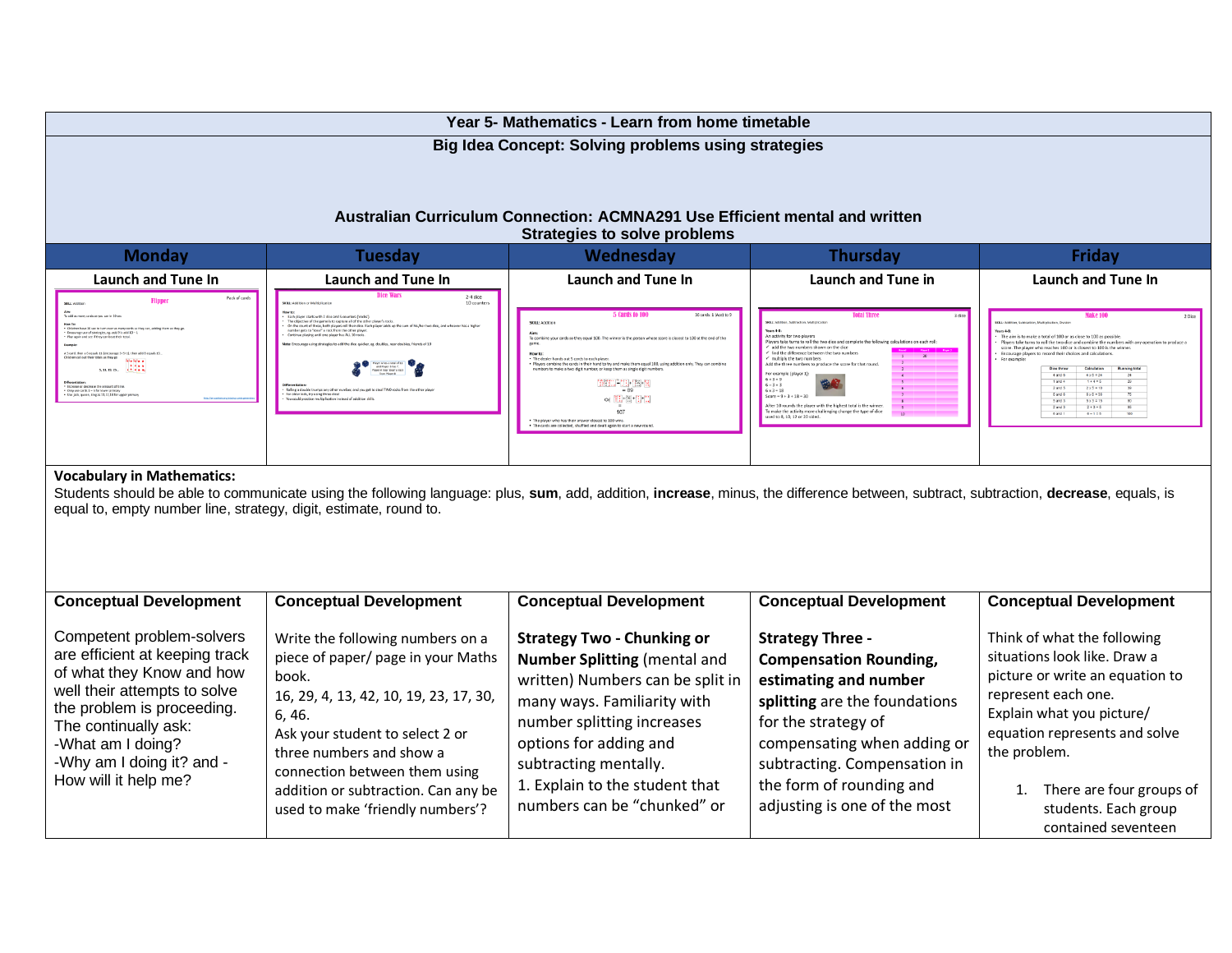| <b>Strategy One - Bridging</b> | "split" in many ways to make     | frequently used strategies for   |    | students. How many                                   |
|--------------------------------|----------------------------------|----------------------------------|----|------------------------------------------------------|
| through and back 10            | mental computation easier.       | addition and subtraction.        |    | students were there                                  |
| This strategy builds on the    | 2. Write the number sentence     |                                  |    | altogether?                                          |
| knowledge of friendly          | $32 + 61 =$ on the board. The    | 1. On a piece of paper or in     |    |                                                      |
| numbers as well as on          | Student splits the number into   | your MThs book, write the        | 2. | Soldiers were lined up at<br>parade. There were nine |
| rainbow facts.                 | tens and ones. They then add     | addition sum $51 + 17 =$ .       |    | rows of soldiers. In most                            |
|                                | the tens, then add the ones and  | 2. Without explaining why,       |    | of the rows stood five                               |
| 1. Write on your book the      | then add the whole thing         | cross out the 51 and change it   |    | soldiers, but in two of                              |
| number sentence $9 + 4 =$ .    | together.                        | to 50.                           |    | the rows one soldier was                             |
|                                | 3. Write on a piece of paper or  | 3. Ask the student why they      |    | away sick. How many                                  |
| 2. Ask the student to look at  | your maths book, $312 + 268 =$ . | think you did this. Is adding 50 |    | soldiers were there?                                 |
| the example and explain        | Get the student to show how      | +17 together going to give a     |    |                                                      |
| how knowing about friendly     | they would chunk/split to work   | good estimate of the answer.     |    | 3. I made \$10.50 every                              |
| numbers can help them          | out the answer.                  | Why/why not?                     |    | week from odd jobs.                                  |
| work out the answer.           | .5. Write on a piece of paper or |                                  |    | How long did it take me                              |
|                                | your maths book, $564 - 321 =$ . | Have the student discuss         |    | to save \$64?                                        |
| 3. Introduce the idea of       | Get the studnet to show how      | there thinking.                  |    |                                                      |
| "Bridging through 10".         | they would chunk/split to work   | 4. What if an exact answer is    |    |                                                      |
| Making/turning the number      | out the answer.                  | needed? What has to be           |    |                                                      |
| into a friendly number.        |                                  | done? Why is 1 added on at       |    |                                                      |
|                                |                                  | the end?                         |    |                                                      |
| 4. Using the number            |                                  | 5. Repeat the process with       |    |                                                      |
| sentence written on your       |                                  | some more examples. Eg. 62 +     |    |                                                      |
| book, you +1 to nine to make   |                                  | 43 or $18 + 31$                  |    |                                                      |
| ten (a friendly number) then   |                                  | 6. When students can explain     |    |                                                      |
| add the remaining three.       |                                  | the need to adjust or            |    |                                                      |
|                                |                                  | compensate for an earlier        |    |                                                      |
| 5. Write the number            |                                  | rounding, ask them to look at    |    |                                                      |
| sentence $80 + 60 =$ on the    |                                  | an example for subtraction 72    |    |                                                      |
| board. Have the student use    | 500-300:200<br>40-20=40          | $-29 = .$                        |    |                                                      |
| the same process as in the     |                                  | 7. Which number should be        |    |                                                      |
| previous step to work out      |                                  | compensated this time? 72?       |    |                                                      |
| the answer. (+20 to eighty to  |                                  | 29?                              |    |                                                      |
| make one hundred (friendly     |                                  |                                  |    |                                                      |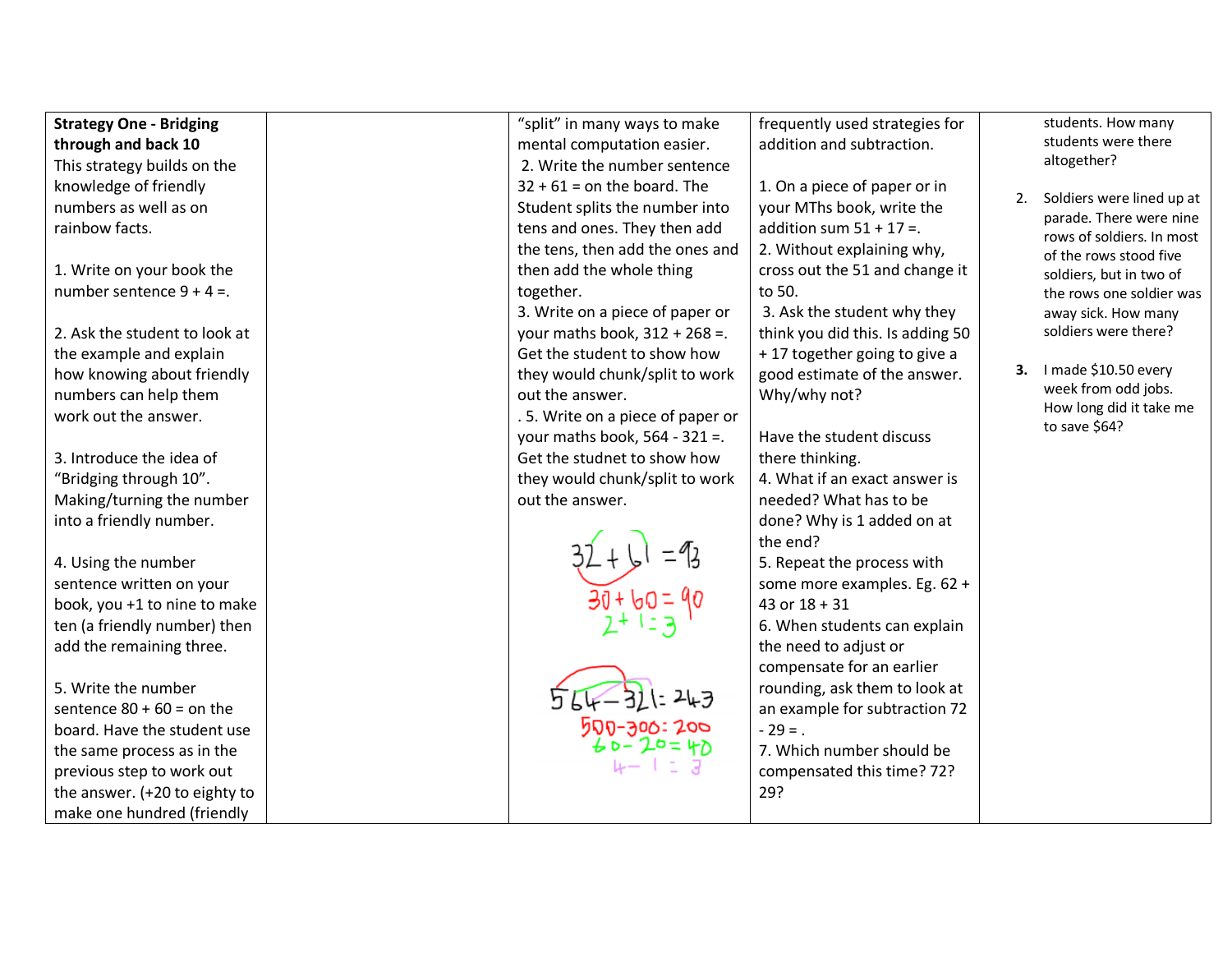| round 29 up to 30. 30 then<br>remaining forty).<br>becomes a friendly number.<br>We can then subtract 30 from<br>6. Have the student work<br>72 in our heads.<br>through some examples<br>9. Ask the student to explain<br>where they need to bridge<br>through. Use smaller<br>how to move from the<br>numbers as well as three<br>estimated number to an exact<br>digit numbers to see how the<br>answer. In particular, ask the<br>strategy can be extended.<br>student to explain as clearly<br>$(eg. 346 + 16 = becomes + 4)$<br>as they can why 1 was added<br>to 346 to get 350 then add<br>at the end of the subtraction<br>the remaining 12 to get 362)<br>example.<br>https://www.youtube.com/w<br>7. When they are<br>atch?v=xUICOGYcAmQ<br>comfortable with this<br>strategy, have them practice<br>bridging back through 10.<br><b>Compensation, change methods</b><br>Using the same initial two<br>n compensation, one number is rounded to ten or a hundred<br>en the answer is adiusted to compensate for the change<br>examples.<br>$94 - 38 = 94 - 40 + 2$<br>$56 + 38 = 56 + 40 - 2$<br>• $13 - 4 = -3$ away from 13 to<br>$= 54 + 2$<br>$= 56$<br>$= 94$<br>get ten (friendly number)<br>$786 - 298 = 786 - 300 +$<br>$\frac{$ Round<br>623 + 198 = 623 + 200 - 2<br>then minus the remaining<br>$= 823 - 2$<br>$= 486 + 2$<br>$= 821$<br>$= 488$<br>one to get an answer of 9<br>Change methods are similar but the second number<br>• $140 - 60 = -40$ away from<br>ot the answer) is adjusted to compensate for the change | number) then add the |  | 8. This might be easier to |  |
|----------------------------------------------------------------------------------------------------------------------------------------------------------------------------------------------------------------------------------------------------------------------------------------------------------------------------------------------------------------------------------------------------------------------------------------------------------------------------------------------------------------------------------------------------------------------------------------------------------------------------------------------------------------------------------------------------------------------------------------------------------------------------------------------------------------------------------------------------------------------------------------------------------------------------------------------------------------------------------------------------------------------------------------------------------------------------------------------------------------------------------------------------------------------------------------------------------------------------------------------------------------------------------------------------------------------------------------------------------------------------------------------------------------------------------------------------------------------------------------------------------------------------------------------------|----------------------|--|----------------------------|--|
|                                                                                                                                                                                                                                                                                                                                                                                                                                                                                                                                                                                                                                                                                                                                                                                                                                                                                                                                                                                                                                                                                                                                                                                                                                                                                                                                                                                                                                                                                                                                                    |                      |  |                            |  |
|                                                                                                                                                                                                                                                                                                                                                                                                                                                                                                                                                                                                                                                                                                                                                                                                                                                                                                                                                                                                                                                                                                                                                                                                                                                                                                                                                                                                                                                                                                                                                    |                      |  |                            |  |
|                                                                                                                                                                                                                                                                                                                                                                                                                                                                                                                                                                                                                                                                                                                                                                                                                                                                                                                                                                                                                                                                                                                                                                                                                                                                                                                                                                                                                                                                                                                                                    |                      |  |                            |  |
|                                                                                                                                                                                                                                                                                                                                                                                                                                                                                                                                                                                                                                                                                                                                                                                                                                                                                                                                                                                                                                                                                                                                                                                                                                                                                                                                                                                                                                                                                                                                                    |                      |  |                            |  |
|                                                                                                                                                                                                                                                                                                                                                                                                                                                                                                                                                                                                                                                                                                                                                                                                                                                                                                                                                                                                                                                                                                                                                                                                                                                                                                                                                                                                                                                                                                                                                    |                      |  |                            |  |
|                                                                                                                                                                                                                                                                                                                                                                                                                                                                                                                                                                                                                                                                                                                                                                                                                                                                                                                                                                                                                                                                                                                                                                                                                                                                                                                                                                                                                                                                                                                                                    |                      |  |                            |  |
|                                                                                                                                                                                                                                                                                                                                                                                                                                                                                                                                                                                                                                                                                                                                                                                                                                                                                                                                                                                                                                                                                                                                                                                                                                                                                                                                                                                                                                                                                                                                                    |                      |  |                            |  |
|                                                                                                                                                                                                                                                                                                                                                                                                                                                                                                                                                                                                                                                                                                                                                                                                                                                                                                                                                                                                                                                                                                                                                                                                                                                                                                                                                                                                                                                                                                                                                    |                      |  |                            |  |
|                                                                                                                                                                                                                                                                                                                                                                                                                                                                                                                                                                                                                                                                                                                                                                                                                                                                                                                                                                                                                                                                                                                                                                                                                                                                                                                                                                                                                                                                                                                                                    |                      |  |                            |  |
|                                                                                                                                                                                                                                                                                                                                                                                                                                                                                                                                                                                                                                                                                                                                                                                                                                                                                                                                                                                                                                                                                                                                                                                                                                                                                                                                                                                                                                                                                                                                                    |                      |  |                            |  |
|                                                                                                                                                                                                                                                                                                                                                                                                                                                                                                                                                                                                                                                                                                                                                                                                                                                                                                                                                                                                                                                                                                                                                                                                                                                                                                                                                                                                                                                                                                                                                    |                      |  |                            |  |
|                                                                                                                                                                                                                                                                                                                                                                                                                                                                                                                                                                                                                                                                                                                                                                                                                                                                                                                                                                                                                                                                                                                                                                                                                                                                                                                                                                                                                                                                                                                                                    |                      |  |                            |  |
| 54<br>140 to get one hundred<br>$+40$<br>+ 38<br>94<br>(friendly number) then<br>minus the remaining twenty<br>723<br>926<br>726<br>$+200$<br>$-197$ $+3$<br>197<br>$-200$                                                                                                                                                                                                                                                                                                                                                                                                                                                                                                                                                                                                                                                                                                                                                                                                                                                                                                                                                                                                                                                                                                                                                                                                                                                                                                                                                                         |                      |  |                            |  |
| to get an answer of 80.                                                                                                                                                                                                                                                                                                                                                                                                                                                                                                                                                                                                                                                                                                                                                                                                                                                                                                                                                                                                                                                                                                                                                                                                                                                                                                                                                                                                                                                                                                                            |                      |  |                            |  |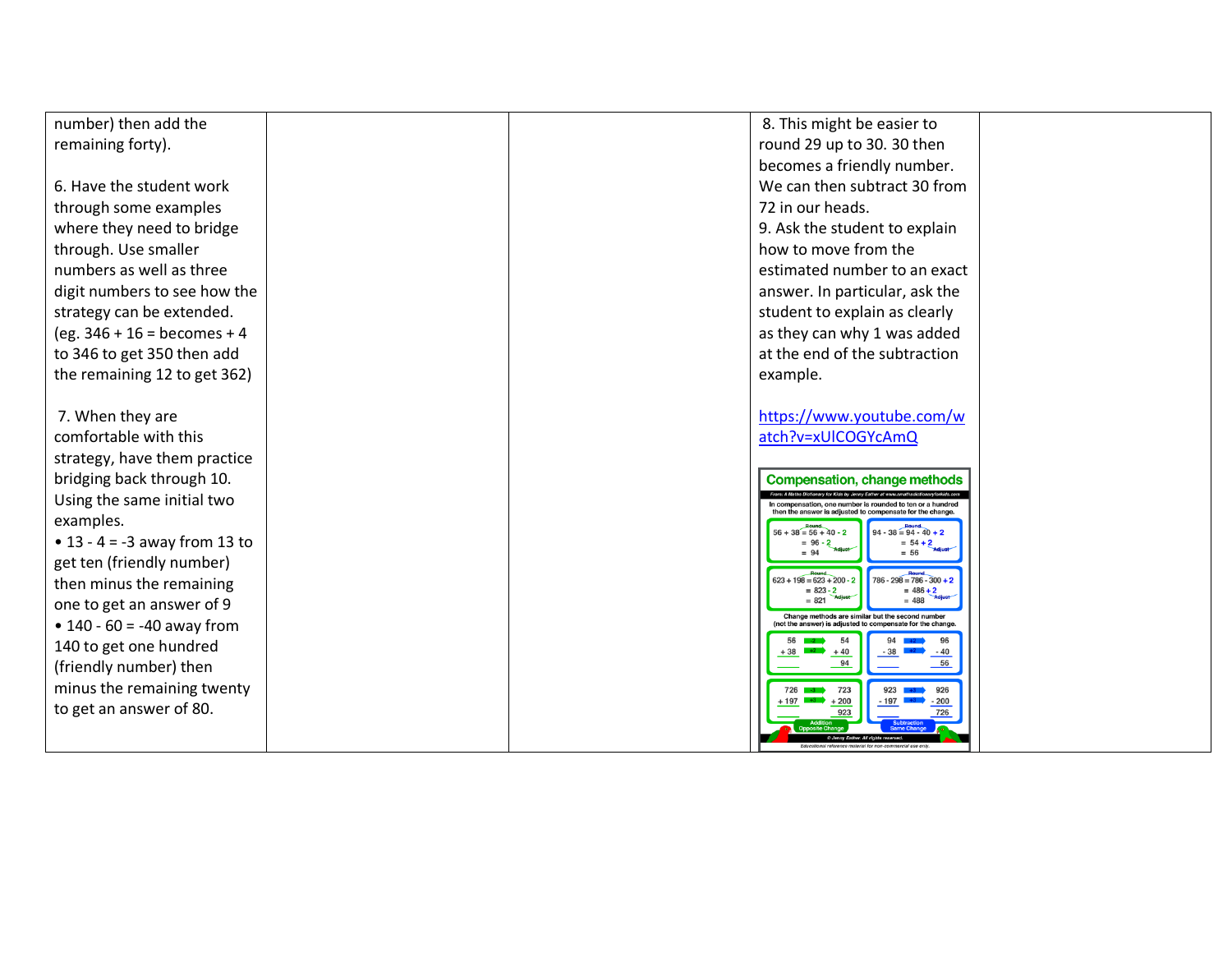| <b>Rainbow Facts</b><br>From: A Maths Dictionary for Kids by Jenny Eather at www.                                                                                                                                                                                                                                                                                                       |                         |                         |                         |                         |
|-----------------------------------------------------------------------------------------------------------------------------------------------------------------------------------------------------------------------------------------------------------------------------------------------------------------------------------------------------------------------------------------|-------------------------|-------------------------|-------------------------|-------------------------|
| 10                                                                                                                                                                                                                                                                                                                                                                                      |                         |                         |                         |                         |
|                                                                                                                                                                                                                                                                                                                                                                                         |                         |                         |                         |                         |
|                                                                                                                                                                                                                                                                                                                                                                                         |                         |                         |                         |                         |
| 0 1 2 3 4 5<br>56789                                                                                                                                                                                                                                                                                                                                                                    |                         |                         |                         |                         |
| $0 + 10 = 10$<br>$10 + 0 = 1$                                                                                                                                                                                                                                                                                                                                                           |                         |                         |                         |                         |
| $9 + 1 = 10$<br>$1 + 9 = 10$                                                                                                                                                                                                                                                                                                                                                            |                         |                         |                         |                         |
| $8 + 2 = 10$<br>$2 + 8 = 10$                                                                                                                                                                                                                                                                                                                                                            |                         |                         |                         |                         |
| $7 + 3 = 10$<br>$3 + 7 = 10$                                                                                                                                                                                                                                                                                                                                                            |                         |                         |                         |                         |
| $6 + 4 = 10$<br>$4 + 6 = 10$                                                                                                                                                                                                                                                                                                                                                            |                         |                         |                         |                         |
| $5 + 5 = 10$<br>$5 + 5 = 10$                                                                                                                                                                                                                                                                                                                                                            |                         |                         |                         |                         |
| @ Jenny Eather. All rights rese<br>Educational reference material for non-commercial use only.                                                                                                                                                                                                                                                                                          |                         |                         |                         |                         |
|                                                                                                                                                                                                                                                                                                                                                                                         |                         |                         |                         |                         |
| <b>Jump strategy</b>                                                                                                                                                                                                                                                                                                                                                                    |                         |                         |                         |                         |
| A strategy that adds or subtracts a number in jumps<br>according to place value.                                                                                                                                                                                                                                                                                                        |                         |                         |                         |                         |
| $0\ 1\ 2\ 3\ 4\ 5\ 6\ 7\ 8\ 9\ 10\ 11\ 12\ 13\ 14\ 15\ 16\ 17\ 18\ 19\ 20$                                                                                                                                                                                                                                                                                                              |                         |                         |                         |                         |
| $5 + 13$ in jumps = $5 + 10 + 1 + 1 + 1 = 18$                                                                                                                                                                                                                                                                                                                                           |                         |                         |                         |                         |
| $0 1 2 3 4 5 6 7 8 9 10 11 12 13 14 15 16 17 18 19 20$<br>20 - 12 in jumps = $20 - 10 - 1 - 1 = 8$                                                                                                                                                                                                                                                                                      |                         |                         |                         |                         |
| The jump strategy on a hundreds chart                                                                                                                                                                                                                                                                                                                                                   |                         |                         |                         |                         |
| $\frac{1}{21} \frac{2}{32} \frac{3}{34} \frac{4}{35} \frac{5}{16} \frac{7}{17} \frac{8}{18} \frac{9}{180} \frac{10}{100} \frac{1}{16} \frac{1}{160} \frac{1}{160}$<br>$\frac{21}{22} \frac{22}{32} \frac{24}{34} \frac{25}{35} \frac{16}{37} \frac{17}{38} \frac{18}{32} \frac{10}{32} \frac{10}{32} \frac{1}{360} \frac{1}{360} \frac{1}{360} \frac{1}{36$<br>$53+$<br>$\frac{35}{88}$ |                         |                         |                         |                         |
| addition                                                                                                                                                                                                                                                                                                                                                                                |                         |                         |                         |                         |
| $\cdot$ to add 10s,<br>$39 -$<br>go down<br>the rows.<br>61 62 63 64 65 66 67 68 69 70<br>- to add 1s,                                                                                                                                                                                                                                                                                  |                         |                         |                         |                         |
| $\frac{34}{5}$<br>go right across 71 72 73 74 75 76 77 78 79 80<br>86 87 88 89 90<br>81 82 83 84 85                                                                                                                                                                                                                                                                                     |                         |                         |                         |                         |
| 919293949596979899100                                                                                                                                                                                                                                                                                                                                                                   |                         |                         |                         |                         |
|                                                                                                                                                                                                                                                                                                                                                                                         |                         |                         |                         |                         |
| https://www.youtube.com/                                                                                                                                                                                                                                                                                                                                                                |                         |                         |                         |                         |
| watch?v=qeJ M5AK 1k                                                                                                                                                                                                                                                                                                                                                                     |                         |                         |                         |                         |
| <b>Learning Journal</b>                                                                                                                                                                                                                                                                                                                                                                 | <b>Learning Journal</b> | <b>Learning Journal</b> | <b>Learning Journal</b> | <b>Learning Journal</b> |
|                                                                                                                                                                                                                                                                                                                                                                                         |                         |                         |                         |                         |